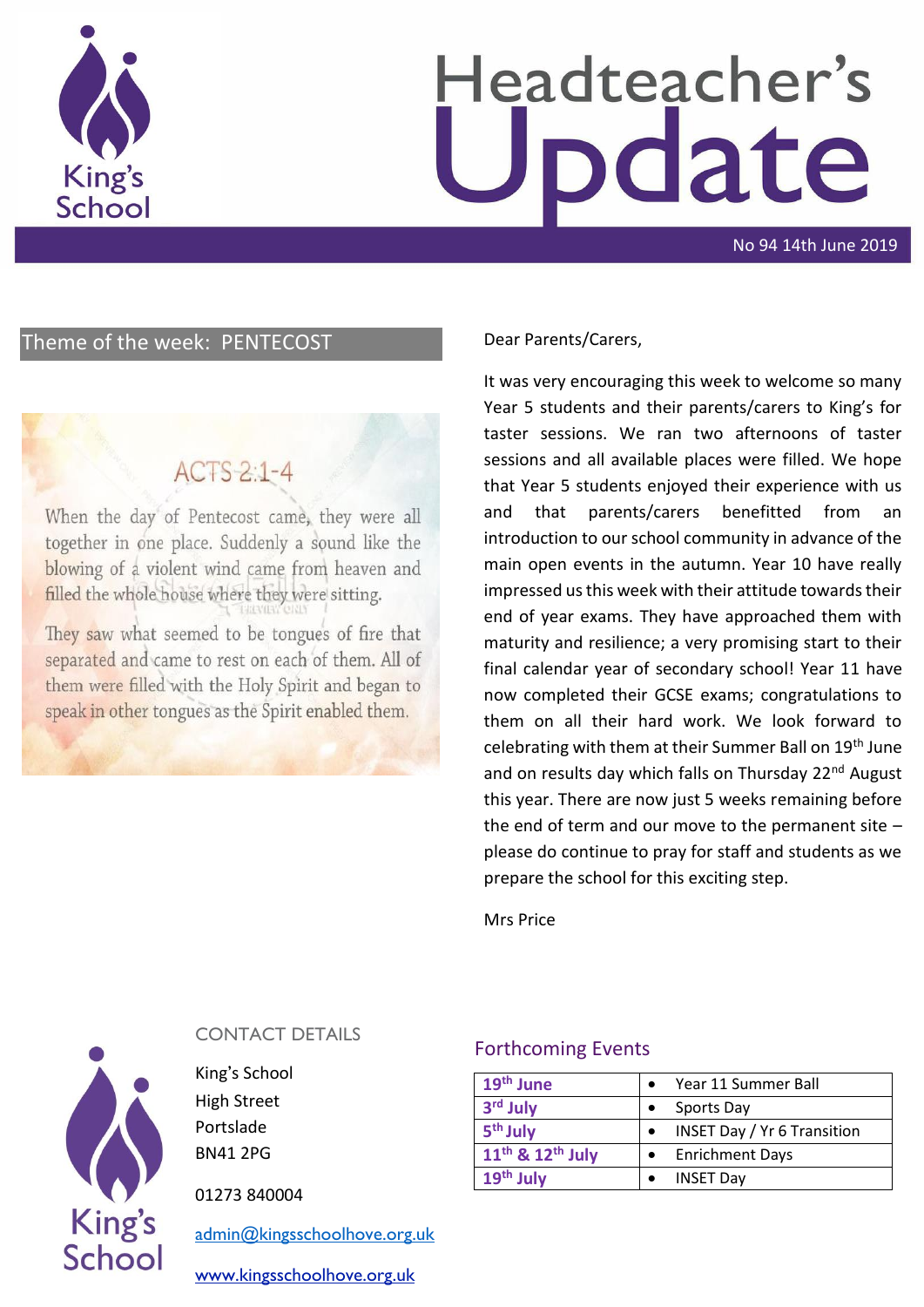#### **King's School**

#### Athletics Success

Several King's students took part in the Sussex Schools' Competition last Saturday 8th June. They had all qualified to represent Brighton, Hove and Portslade Schools by running for King's at the town competition held earlier in the season. Our students did incredibly well:

- Milly Dickinson came 1st in the inter-girls 800m. This is the second consecutive year that Milly has been both Sussex Schools Champion and also Sussex County Champion.
- Ruby Anning came 1st in the inter-girls 200m also achieving the double champion status.
- Ciara Muzio came 2nd in the inter-girls 1500m.
- Ruby Wilson came 3rd in the junior girls 800m.
- Emily Muzio qualified in the inter-girls heats for the 300m final but narrowly missed out on a medal.
- Reuben Whitfield competed in the junior-boys long jump.

Milly Dickinson, Ruby Anning and Ciara Muzio will now go on to represent Sussex at the South East Schools Inter-Counties (SESIC) in Erith this weekend. We are exceptionally proud of our students; of their achievements and of the sportsmanship they always demonstrate on the field and on the



track. Good luck to the girls this week!

#### Year 11 Summer Ball

Congratulations to our Year 11 students on completing their GCSEs! The cohort has shown maturity, courage and commitment throughout the examinations process and we look forward to celebrating their results with them on 22<sup>nd</sup> August. Meanwhile students will be preparing for the Summer Ball which takes place on Wednesday 19<sup>th</sup> June this year at the Brighton Hilton Metropole hotel on Brighton seafront. Year 11 students are looking forward to an evening of good food, dressing up, and dancing with their friends. Many staff will be in attendance to wish them well, including the whole senior team. Well done Year 11 and enjoy your celebrations!

#### Year 10 Careers' Appointments

Now is the season where Year 10 start to look ahead to their next steps after GCSEs. To support them in their journey, Year 10 have recently met Marina, our independent Careers Advisor, who came in to give the students an assembly on the range of choices available to them next year. Following this, we are offering the students the opportunity to request a one on one appointment to receive personal guidance on their next steps. Those wishing to have an appointment allocated should request this through their tutor; appointments will be allocated on a priority basis. If students don't get an opportunity to meet with someone this term then they will become priority student for appointments in September. Students also have access to the Kudos online portal for careers advice and we also have a dedicated Careers area of the School VLE that students can access. They will be reminded on how to access both of these sources of information during their tutor time this term.

#### Hazard on Hove Beach

A parent has notified us of a hazard underwater off the beach at the bottom of Carlisle Road (one beach over from The Venue). At a recent low tide they spotted a very large, pointed metal spike protruding upwards from the sand near to the groin in this area. The object has been reported to the council who have resurrected a sign at the top of the beach saying 'Underwater Hazard' to warn people about the spike but it is not clear from this sign where exactly the hazard is. The sign is also a fair way back from where the spike is situated underwater.

Any students swimming off the beach at the bottom of Carlisle Road be mindful of this spike and should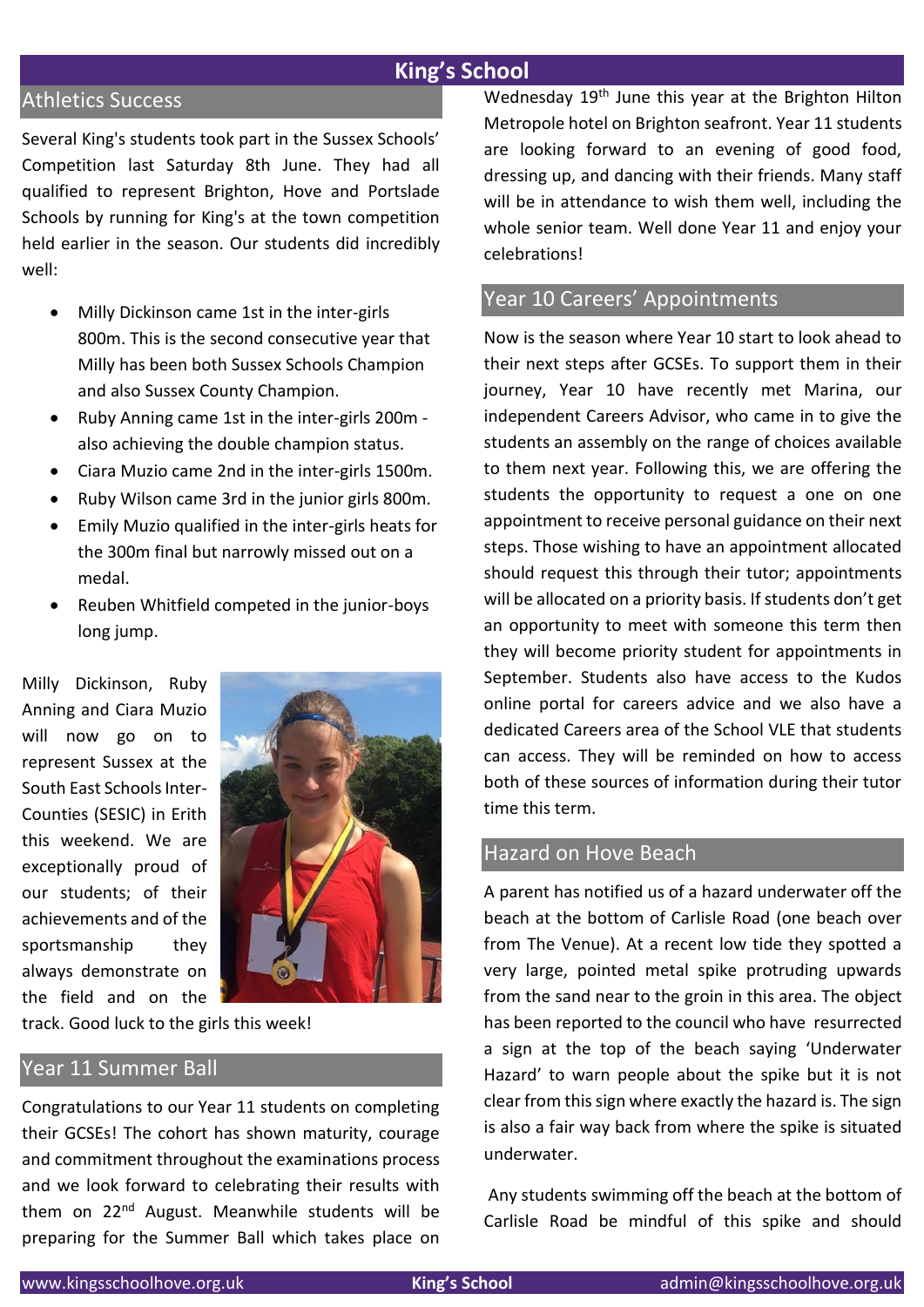#### **King's School**

definitely not play or jump from the groin as the spike is situated exactly where the children could land. Children (or animals) running/paddling/kayaking into the sea from the beach are also at risk and should avoid entering the sea near to the groin where the spike is located.



#### Year 10 Exams

Year 10 have now completed their first week of exams and have one more to go. We have been very impressed with the maturity the students have had in their approach and the conscientious attitude they have shown in their preparation. The end of year 10 exams are an important milestone in the preparations for the final GCSE exams and so it is very encouraging to see how the vast majority of students are endeavouring to achieve success. While some may feel disappointment with their results they should still be encouraged that hard word and preparation now will be rewarded eventually. *Proverbs 20:4* teaches us "Those too lazy to plow in the right season will have no food at the harvest". We are encouraged that we see Year 10 preparing for a rich harvest.

#### Student of The Week

Jointly chosen for Student of the Week for **Year 7** are Destiny Moses, Naomi James & William Moscrop for leading Worship for 7G.

The Student of the Week for **Year 8** is Timothy Ali who always has a positive outlook around school and was singled out by a member of staff for their wonderful assistance by going out of his way to help with a polite attitude and smile.

Will Watts is Student of the Week in **Year 9** for being welcoming with our new student on Monday, giving him a tour and being an excellent role model. Thank you Will!

Chosen as Student of the Week for **Year 10** is Zak Reeves for helping out with a Windows upgrade in our computer room. Mr Szatmari, our IT technician, was astounded by the work ethic and commitment shown.

## Attendance and Summer Uniform Reminder

With only a short while left until the summer, we are keen to ensure students remain focused on their learning and progress. Attendance is a key factor in enabling students to access their education. Our goal would be to see all students in school 100% of the time, although we appreciate that illness is an inevitable part of life. Please encourage your child to have a final push, and remind them that attendance matters when it comes to progress!

We would also like to remind students that the uniform policy remains firm; students should be in school shoes (examples of appropriate footwear is on the school website), grey trousers for boys and school skirts or grey trousers for girls. We do expect students to have blazers with them at all times, and will be challenged if they do not. Our uniform is one of our distinctive characteristics at King's School and we believe that good standards of dress promote a positive attitude to work and behaviour and identify our students to local residents and future employers.